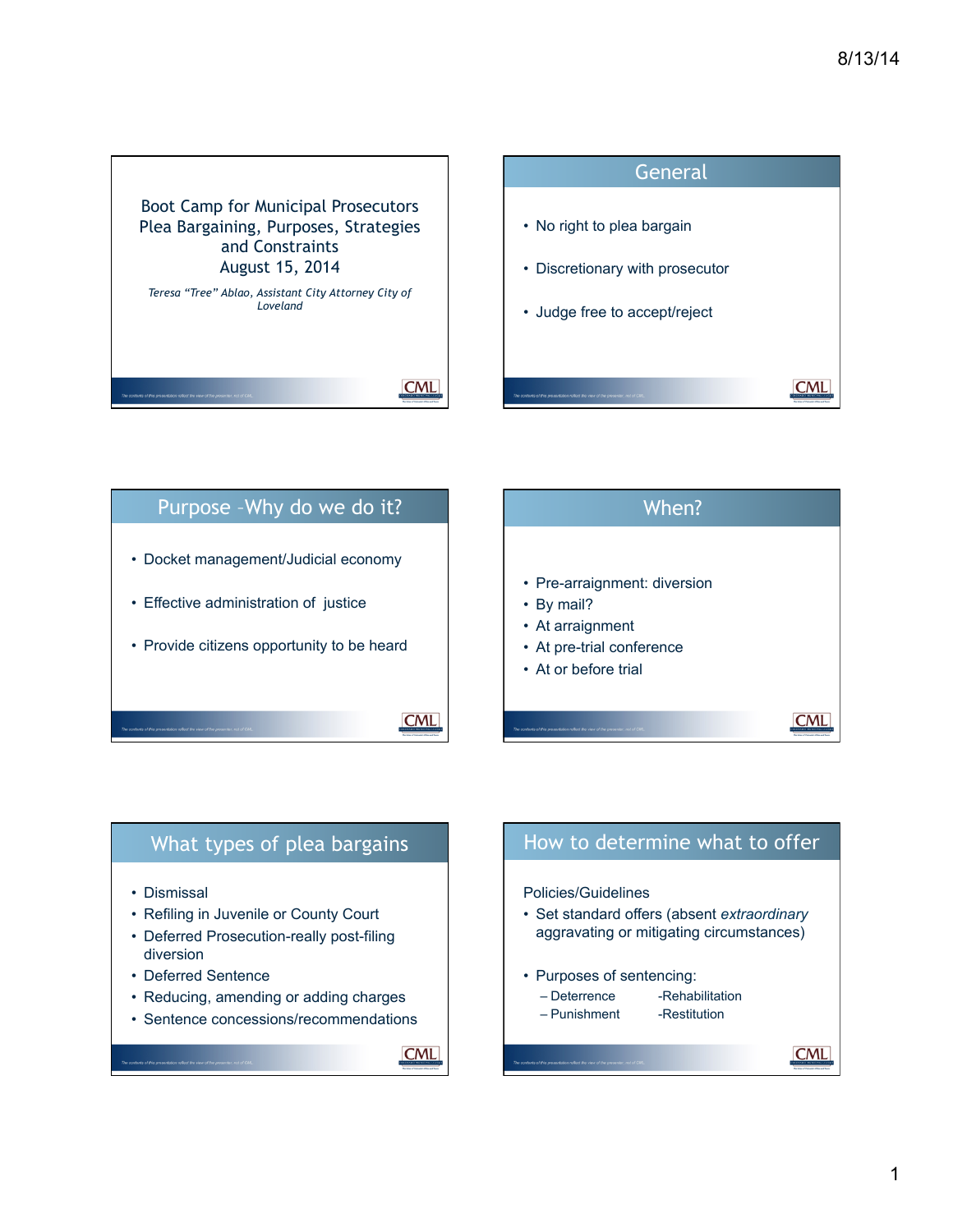**CML** 

## Considerations when making offers

- Type of charge
- Purpose of ordinance
- Degree of harm to community
- Property damage or personal injury
- Strength of case
- Quantum and quality of evidence
- Prior record of defendant

**CML** 

#### Considerations (cont'd)

- Attitude and behavior at time of arrest
- Number of charges
- Victim impact
- Officer recommendation (if any)



# Strategies (cont'd) • Know resources available • Know court costs, fines and surcharges • Know what the Judge is likely to accept **CML**

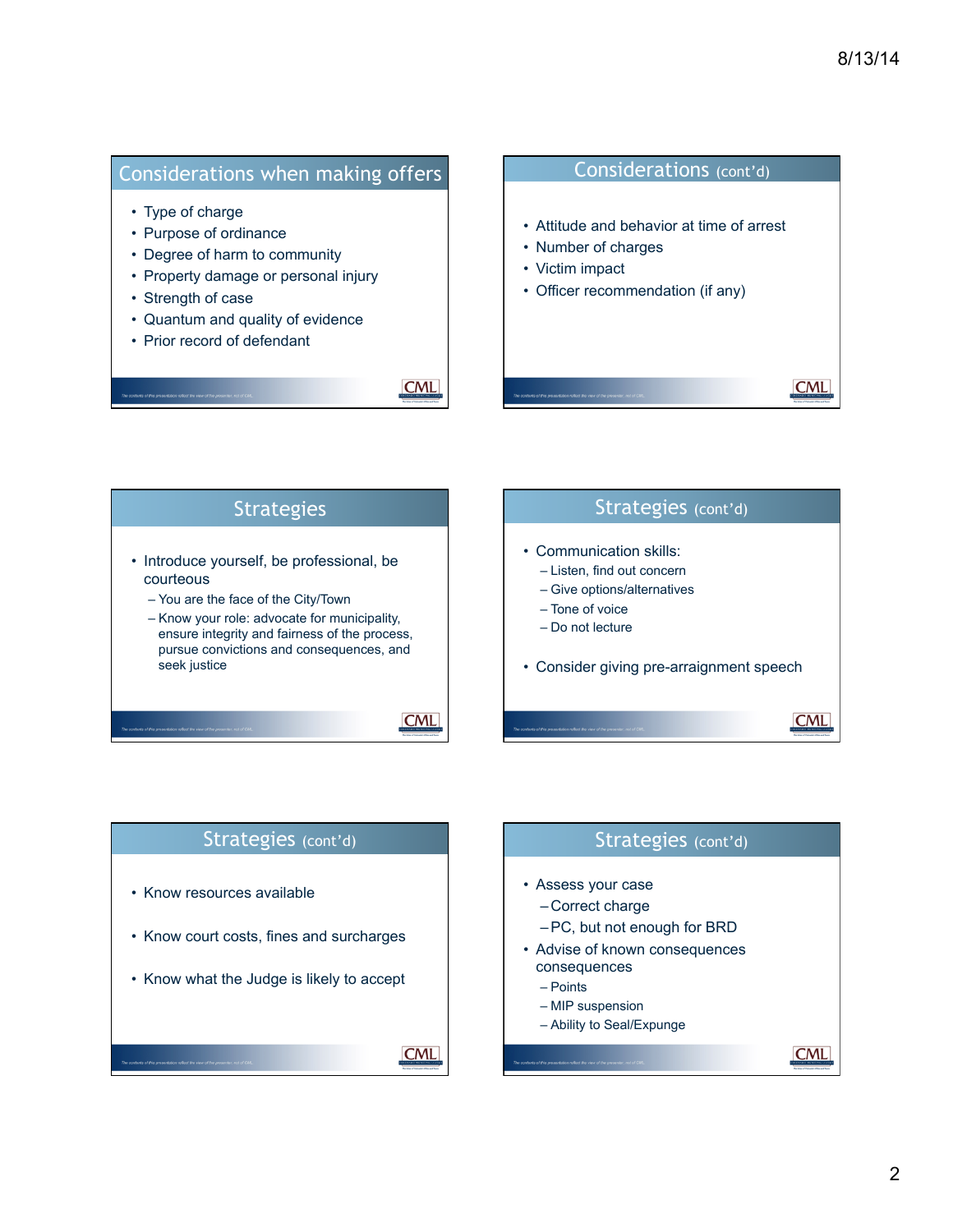



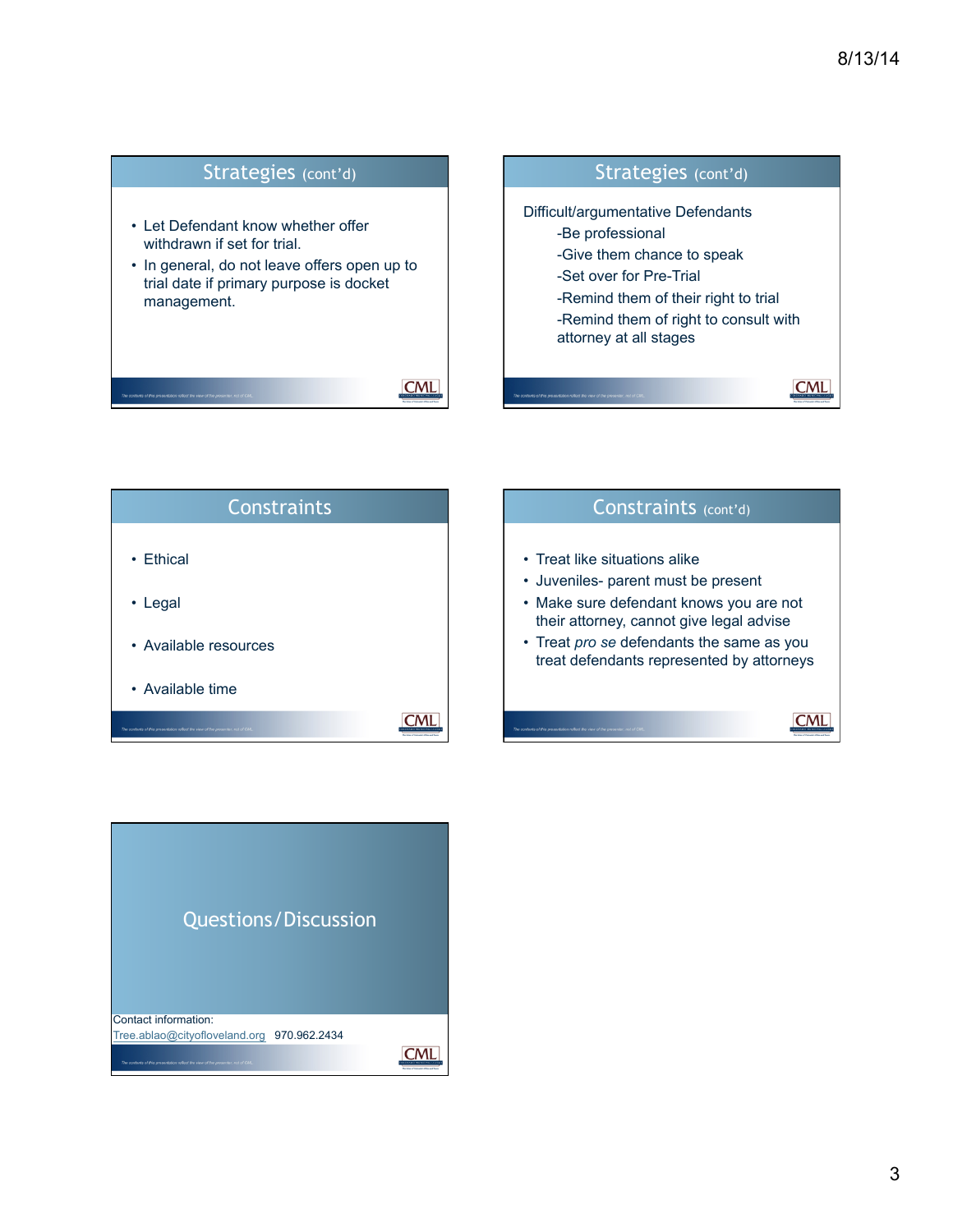| MUNICIPAL COURT, Larimer County, Colorado<br>810 E. 10 <sup>th</sup> St, Loveland, CO 80537<br>$(970)$ 962-2482                                                                                                                                                                                                                                                                                               |                                       |
|---------------------------------------------------------------------------------------------------------------------------------------------------------------------------------------------------------------------------------------------------------------------------------------------------------------------------------------------------------------------------------------------------------------|---------------------------------------|
| THE CITY OF LOVELAND, COLORADO                                                                                                                                                                                                                                                                                                                                                                                |                                       |
| V.                                                                                                                                                                                                                                                                                                                                                                                                            |                                       |
|                                                                                                                                                                                                                                                                                                                                                                                                               | <b>COURT USE ONLY</b>                 |
| Defendant.<br>Teresa Ablao, Assistant City Attorney AR #17700<br>500 E. Third St., Loveland, CO 80537<br>$(970)$ 962-2540                                                                                                                                                                                                                                                                                     | <b>Summons Number:</b>                |
| <b>MOTION RE: DISPOSITION</b>                                                                                                                                                                                                                                                                                                                                                                                 |                                       |
| The City of Loveland, by and through undersigned counsel, states to the Court as follows:                                                                                                                                                                                                                                                                                                                     |                                       |
| [] Though probable cause existed for issuance of the summons and complaint, the City moves for dismissal of<br>the summons and complaint for the following reason: _____________________________<br>[ ] The City moves to amend the summons and complaint by dismissing the following charge(s):<br>Upon the Defendant's plea of guilty or no contest to the remaining charges or added/amended charge(s) of: |                                       |
|                                                                                                                                                                                                                                                                                                                                                                                                               |                                       |
|                                                                                                                                                                                                                                                                                                                                                                                                               | $\overbrace{CC}$                      |
| [] The Parties move the Court to accept the Defendant's guilty plea to the charge(s).                                                                                                                                                                                                                                                                                                                         |                                       |
| As a condition of this disposition, the Defendant agrees to:<br>[] Waive a factual basis<br>[ ] An order from the Court forfeiting any marijuana, paraphernalia, contraband or other illegal items<br>held in evidence<br>[ ] Complete and file proof, in the time period ordered by the Court:<br>[ ] Pay restitution                                                                                        |                                       |
| ,我们也不能在这里的时候,我们也不能在这里的时候,我们也不能会在这里的时候,我们也不能会在这里的时候,我们也不能会在这里的时候,我们也不能会在这里的时候,我们也不                                                                                                                                                                                                                                                                                                                             |                                       |
|                                                                                                                                                                                                                                                                                                                                                                                                               |                                       |
|                                                                                                                                                                                                                                                                                                                                                                                                               | Teresa Ablao, Assistant City Attorney |
| Defendant                                                                                                                                                                                                                                                                                                                                                                                                     |                                       |
| <b>ORDER</b><br>It is hereby ORDERED that the above motion and conditions are (GRANTED) (DENIED) this                                                                                                                                                                                                                                                                                                         |                                       |
|                                                                                                                                                                                                                                                                                                                                                                                                               |                                       |
|                                                                                                                                                                                                                                                                                                                                                                                                               | William E. Starks, Municipal Judge    |